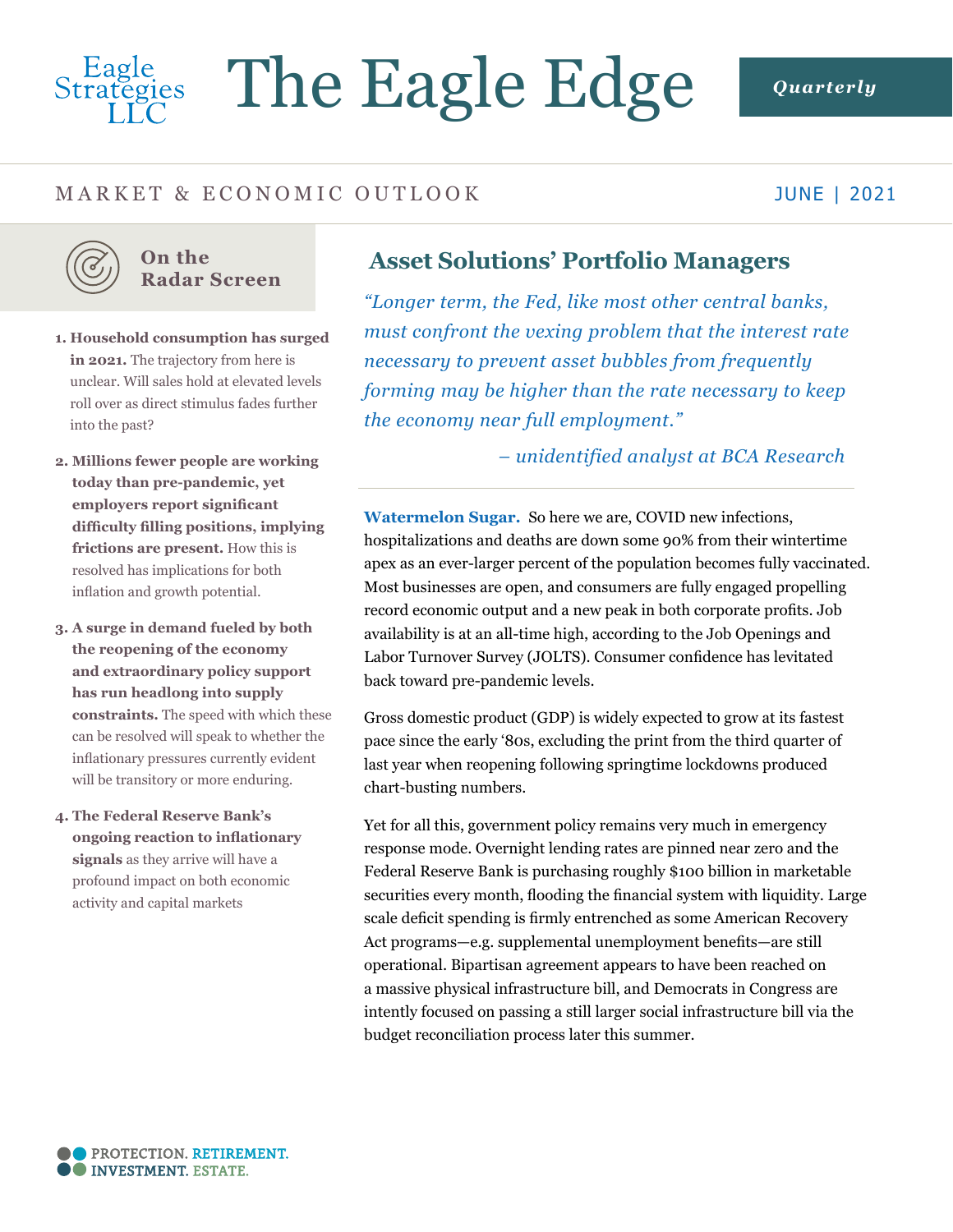#### *Continued*

## **Insights from Multi-Asset Solutions' Portfolio Managers**

All this money needs to find a home somewhere. Through this prism, its perhaps not surprising to find record-setting house price gains, stocks at their all-time highs, and bond yields not far from historic lows. While all this may sound virtuous, it comes at a potentially steep cost in terms of potential consumer price instability and capital market disruptions.

**Generalized inflation: excess money creation leads to excess aggregate demand, which drives up the price of everything, not just certain things.** The supply of money in the U.S. has swelled by roughly one-third since the start of the pandemic. It would be hard to argue that the absolute volume of goods and services produced by our economy has risen by the same amount. If all dollars are spent purchasing all goods, then the arithmetic implication of money growth outpacing growth of goods production is that it would require more dollars to purchase each good—the same goods are manufactured and consumed, but more dollars are used to pay for them. That's inflation (demand pull inflation).

Of course, that's not how it actually works. Our fractional banking system recycles money at a varying rate known as the velocity of money. Overtime, the velocity has declined, meaning a considerable amount of money is effectively parked idly on bank balance sheets. However, multiple sources of price pressures are growing in the economy. And rising prices resulting from both demand-pull and cost-push sources are increasingly visible among a wide range of products.

A fierce debate is being waged. Will these rising prices prove to be transitory pressures stemming from lockdown conditions or something more enduring. If the latter, this is a significant risk to capital markets in two respects: 1) the present value of future cashflows (e.g. the return of principal on a bond or the more distant earnings of a fast growing technology company) erodes significantly, and 2) the Fed may need to tighten policy to curb price instability, increasing the cost of capital, thereby retarding business activity and potentially pushing the economy into recession. As such, the evolution of inflation expectations is likely to be the predominant driver of capital markets over the next several quarters.

## **"The definition of a bubble is when people are making money all out of proportion to the knowledge upon which the investment decisions they are making are based." – Jared Dillian.**  It's not just the prices of goods and services that rise in an inflationary environment, but also the prices of capital (houses, art) and financial (stocks) assets too. 2021 has seen some pockets of extraordinary speculation. SPACs, NFTs, crypto-currencies, and meme stocks have been driven 'to the moon' at least in part by surplus liquidity. The hazard is that these prices will return to earth in rather painful fashion once that excess liquidity fades.

 Let's focus on the last of these, meme stocks, to illuminate the potential danger. Meme stocks are those of a group of companies that have seen their price rise meteorically not in response to company performance, but rather after being hyped on social media platforms such as Reddit. GameStop is often perceived as the original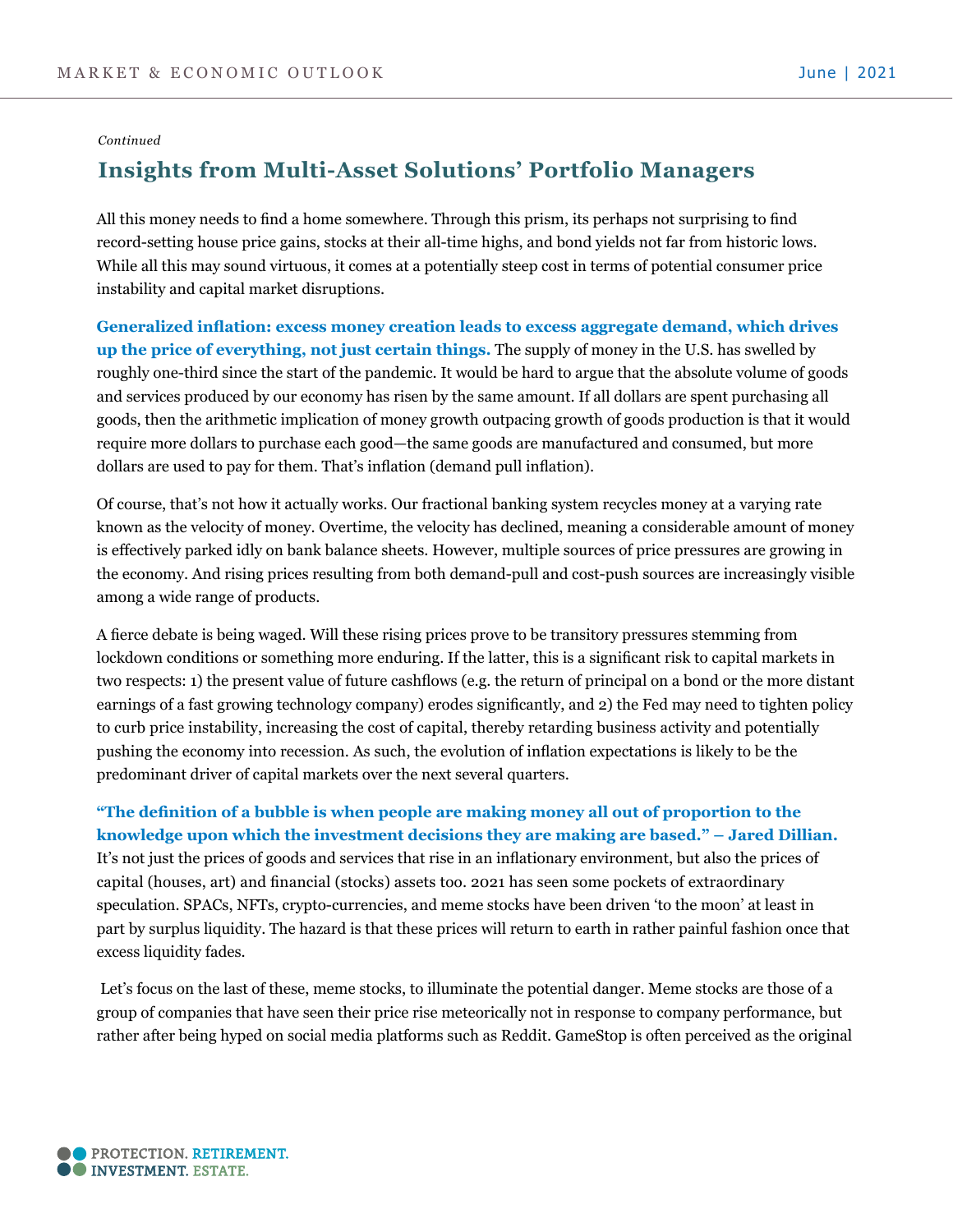#### *Continued*

# **Insights from Multi-Asset Solutions' Portfolio Managers**

meme stock, but AMC Entertainment (the theater chain, not to be confused with AMC Networks, the content producer behind The Walking Dead) makes for a still more illuminating example. The traditional movie theater business has for years been seen to be in structural decline as new technologies and changing consumer preferences eat into box office sales – streaming is winning the day. AMC has until very recently been flirting with bankruptcy, but after catching the attention of the Reddit-crowd, small investors have driven the market capitalization toward \$30B, a 60-fold increase year to date! Jeremy Grantham, a legendary investor and noted bull market skeptic, has described this kind of meme-based investing as "a totally nihilistic parody of actual investing" and the "biggest U.S. fantasy trip of all time." We lack the courage to employ such bold language ourselves, but the sentiment is one we share. There are segments of the investment universe that look prone to extreme disruption. But to find out just how far beyond AMC Entertainment they extend, we will have to patiently wait.

*There is no assurance that the investment objectives will be met.*

*Past performance is no guarantee of future results, which will vary. All investments are subject to market risk and will fluctuate in value.* 

*The opinions expressed are those of Multi Asset Solutions Portfolio Managers as of the date of this report and are subject to change. There is no guarantee that any forecast made will come to pass. This material does not constitute investment advice and is not intended as an endorsement of any specific investment*

*This material represents an assessment of the market environment as at a specific date; is subject to change; and is not intended to be a forecast of future events or a guarantee of future results. This information should not be relied upon by the reader as research or investment advice regarding the funds or any issuer or security in particular.*

*The strategies discussed are strictly for illustrative and educational purposes and are not a recommendation, offer or solicitation to buy or sell any securities or to adopt any investment strategy. There is no guarantee that any strategies discussed will be effective.*

*This material contains general information only and does not take into account an individual's financial circumstances. This information should not be relied upon as a primary basis for an investment decision. Rather, an assessment should be made as to whether the information is appropriate in individual circumstances and consideration should be given to talking to a financial advisor before making an investment decision.*